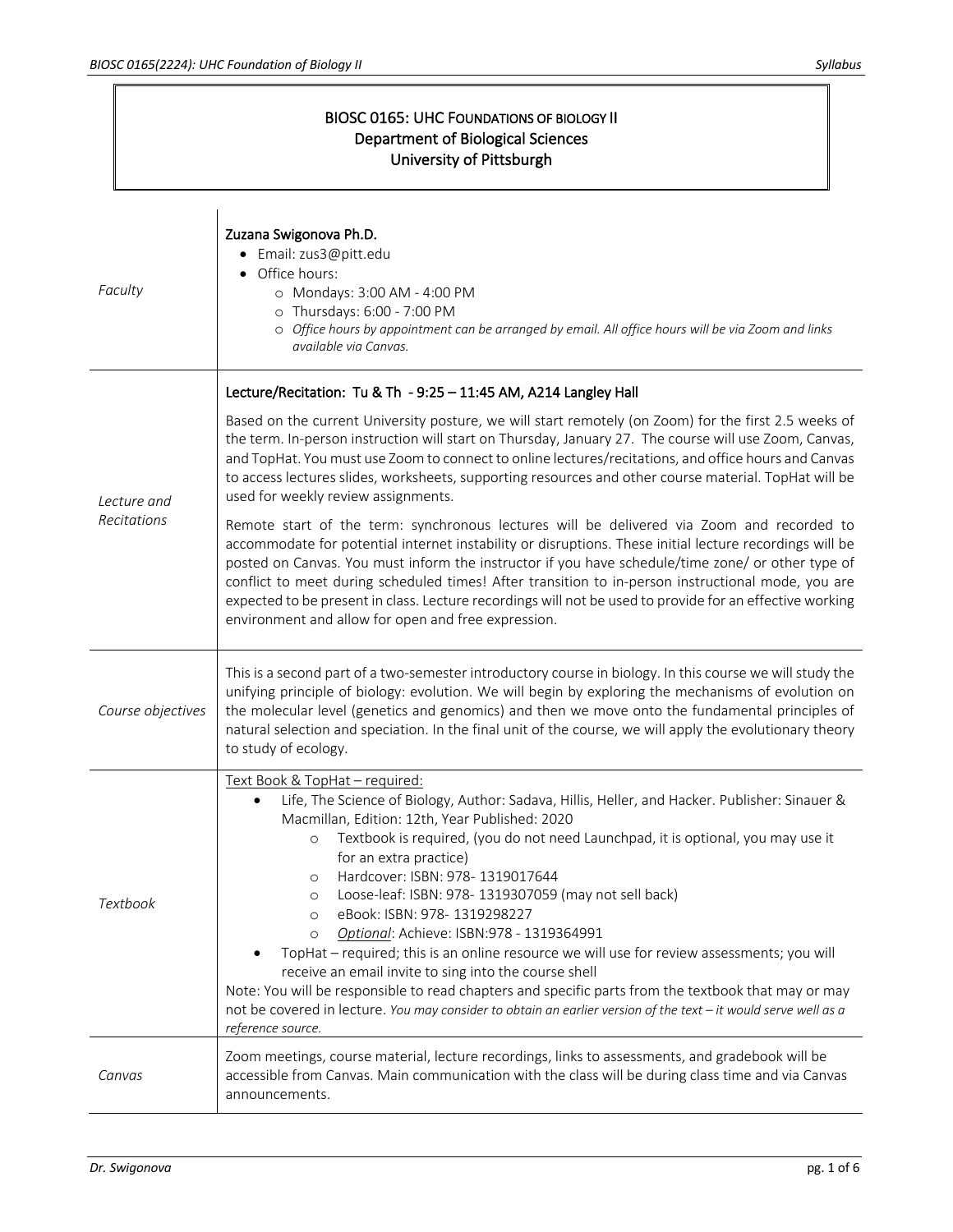| Assignments                                      | Weekly assignments include reading of background chapters as indicated in the course schedule.<br>You are required to read the assigned chapter prior to the lecture. There will be additional readings<br>based on the topics covered (such as peer reviewed journal articles), which will be announced in<br>class and posted on Canvas. You must check Canvas regularly for new postings. Be proactive, this is<br>a dynamic class and active participation is essential for success in this course.                                                                                                                                                                                                                                                                                                                                                                                                                                                                                                                                                                                  |  |                                                                                                                                                                                                        |  |
|--------------------------------------------------|------------------------------------------------------------------------------------------------------------------------------------------------------------------------------------------------------------------------------------------------------------------------------------------------------------------------------------------------------------------------------------------------------------------------------------------------------------------------------------------------------------------------------------------------------------------------------------------------------------------------------------------------------------------------------------------------------------------------------------------------------------------------------------------------------------------------------------------------------------------------------------------------------------------------------------------------------------------------------------------------------------------------------------------------------------------------------------------|--|--------------------------------------------------------------------------------------------------------------------------------------------------------------------------------------------------------|--|
| Lecture &<br>Recitation as one<br>class session: | There are two 140-minute sessions per week. You are expected to read the assigned chapters before<br>each period, review covered material as needed, and take notes during class. Problem solving,<br>practice, and review questions will be intermixed with lecture. Be prepared to answer questions<br>anytime during class! Worksheets with problem solving activities will be posted on Canvas prior to<br>class. You will be expected to work on those during breakout sessions with your classmates. Some of<br>these activities will require completion of work before or after class and submission of your work for<br>grading. Be prepared and keep up with your studying. Active participation and constructive comments<br>are expected from you during class meeting at any time.                                                                                                                                                                                                                                                                                           |  |                                                                                                                                                                                                        |  |
| Office hours                                     | All office hours are hold via Zoom and accessible from Canvas. In addition to the scheduled office<br>hours, you can also request office hour by appointment if the scheduled office hours do not fit your<br>schedule. Depending on general needs, the time of office hours may change during the semester to<br>accommodate most students. You are expected to be prepared for the office hours with questions<br>written down or marked in your notebook.                                                                                                                                                                                                                                                                                                                                                                                                                                                                                                                                                                                                                             |  |                                                                                                                                                                                                        |  |
| Classroom<br>Etiquette                           | The following rules apply to minimize class disruptions. During remote start of the term, you are<br>required to mute yourself upon connecting to Zoom session and stay muted when not talking, use<br>"raise your hand" option in Zoom to wait to ask or answer a question, and use "Chat" option during<br>designated times to submit a comment or a question. Computer cameras are not required to be "on"<br>for any lecture session, however, they are highly recommended for group work. It is in your best<br>interest to try to communicate as effectively and efficiently as possible with your instructor and<br>classmates. Be aware that a log of communication is recorded for internal purposes of class<br>monitoring. During in-person sessions, you are required to respect all students, the instructor, and<br>adhere to University code of conduct. Inappropriate behavior and offensive speech/texting will not<br>be tolerated and will be dealt according to the University of Pittsburgh Code of Conduct and the<br>University Guidelines on Academic Integrity. |  |                                                                                                                                                                                                        |  |
| Computers &<br><b>Tablets</b>                    | It is your responsibility to have appropriate electronic device that allows you to connect to the<br>class/office hours via Zoom, access course material via Canvas, and complete assignments on TopHat.<br>Make sure you have a good connectivity and a quiet space that allows for uninterrupted work.                                                                                                                                                                                                                                                                                                                                                                                                                                                                                                                                                                                                                                                                                                                                                                                 |  |                                                                                                                                                                                                        |  |
| Grading                                          | Please follow the course schedule available on Canvas that will list all due dates. There are no<br>participation points, all points are from completed work!<br>All grades are assigned based on the points earned on the exams and assessments (see below).<br>There is no curve in this class. THERE ARE NO BONUS POINTS OR EXTRA CREDIT POINTS AVAILABLE!<br>Final grades will be determined based on the percentage of points collected from assigned work as<br>follows:<br>Allocation<br>Assessment<br>4 Midterm Exams<br>55%<br>Groups Assignments <sup>(i)</sup><br>10%<br>TopHat Reviews <sup>(i)</sup><br>7%<br>Research Paper <sup>(ii)</sup><br>8%<br>Final Exam <sup>(iii)</sup><br>20%<br>(i) There are no extra opportunities for missed assignments! You are expected to have a TopHat<br>compatible, charged, and functional electronic device for electronic submissions. It is your                                                                                                                                                                                  |  |                                                                                                                                                                                                        |  |
|                                                  | assignment.                                                                                                                                                                                                                                                                                                                                                                                                                                                                                                                                                                                                                                                                                                                                                                                                                                                                                                                                                                                                                                                                              |  | responsibility to follow up on technical issues and have access to class e-material. Do not<br>procrastinate! Internet instability at the last minute of the due date is not a valid excuse to miss an |  |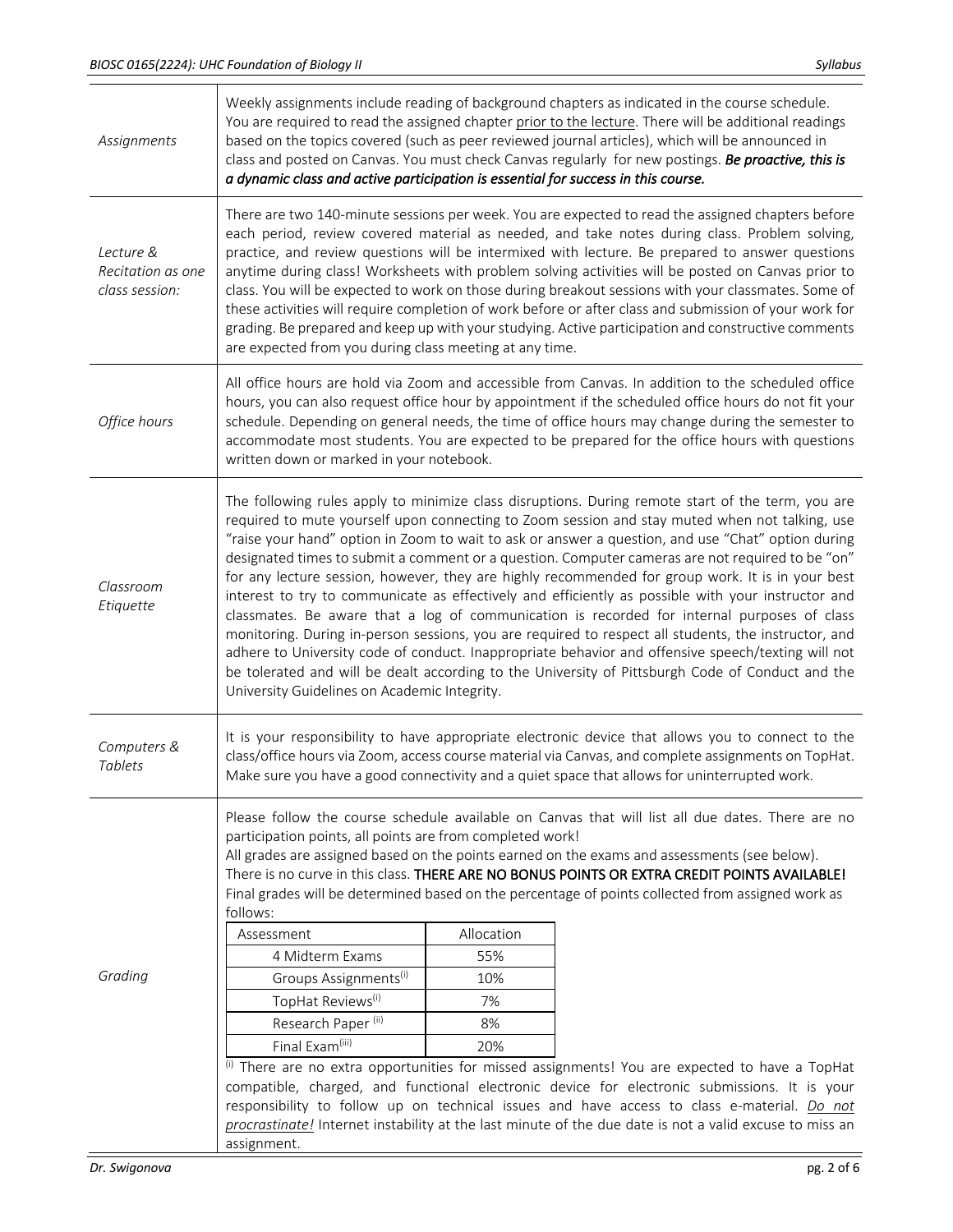(ii) As part of your basic training as a biologist, you will read and discuss primary literature associated with material covered in class. To demonstrate your skills of proper usage of scientific literature and critical evaluation of presented data and conclusions, you will write a report on a selected topic. Evaluation of this project will be based on the quality of the report and summary of supporting evidence from primary literature. Detailed guidelines will be posted on Canvas.

(iii) The final exam is cumulative. If you do better on the final exam then on one of the midterms, your (lowest) midterm score will be replaced by a score based on the final exam (not applicable to replace zero score for a missed unexcused midterm). You are not permitted to skip the final exam, even if you have an A+ in the course. If you miss the final and you do not provide a valid excuse, zero will be assigned and final grade will be determined using the zero score.

Final grade will be determined according to the grading scale as follows:

| Final % | Grade | Final % | Grade |
|---------|-------|---------|-------|
| 98-100  | $A+$  | 72      | C     |
| 92      | A     | 70      | $C-$  |
| 90      | $A -$ | 67      | D+    |
| 87      | $B+$  | 62      | D     |
| 82      | R     | 60      | D-    |
| 80      | B-    | 59.9    | F     |
| 77      | $C+$  |         |       |

## Missed Exams:

There are no make-up exam quizzes, assignments, or extra credit opportunities in this course. If you can anticipate beforehand that you may not be able to meet a specific deadline, contact Dr. Swigonova immediately! Some cases may require individual attention, depending on the severity of the case. In general, if you missed a midterm and you do not have adequate excuse (see below), you will obtain 0 points for the exam. Missing a final will result in score 0 for the final. If you miss one of the midterm examinations due to an excused emergency absence, your midterm score will be calculated from your score obtained from the final examination. If you miss an examination due to an emergency (illness, serious injury or a death in your immediate family), you must submit, in writing, your request for an excused absence. Just informing the lecturer is not sufficient! Please use the following guidelines when preparing your request:

- 1. Your written request for an excused absence must indicate your name, the nature of the emergency and the date of the examination that you missed.
- 2. If you miss an exam due to a medical condition, you must include documentation (a signed letter from your physician)
- 3. If you miss an exam due to a death in your immediate family, your excuse must include a copy of the obituary and a signed letter from a family member who can verify your relationship with the diseased.
- 4. All supportive evidence MUST include a phone number for verification and must also reach Dr. Swigonova NO LATER THAN THREE BUSINESS DAYS after the exam.

## *No one will be excused from more than one examination!*

Failure to comply with these guidelines will result in zero points recorded for the missed exam. If you miss more than one examination, you should discuss possible options available to you with your advisor or the CAS Dean's Office. Students who miss the final exam due to an emergency should pursue the G grade option as detailed below.

Special considerations: to allow for unforeseen challenges, flexibility has been built into the assessment as follows: (i) a final exam will be used to replace your lowest midterm (not applicable for unexcused missed exam); (ii) a drop of one lowest TopHat scores and (iii) a drop of lowest Group assignment score (only if proper excuse is submitted). Replacement of a score from a Midterm by performance from the final can be applied only once per term!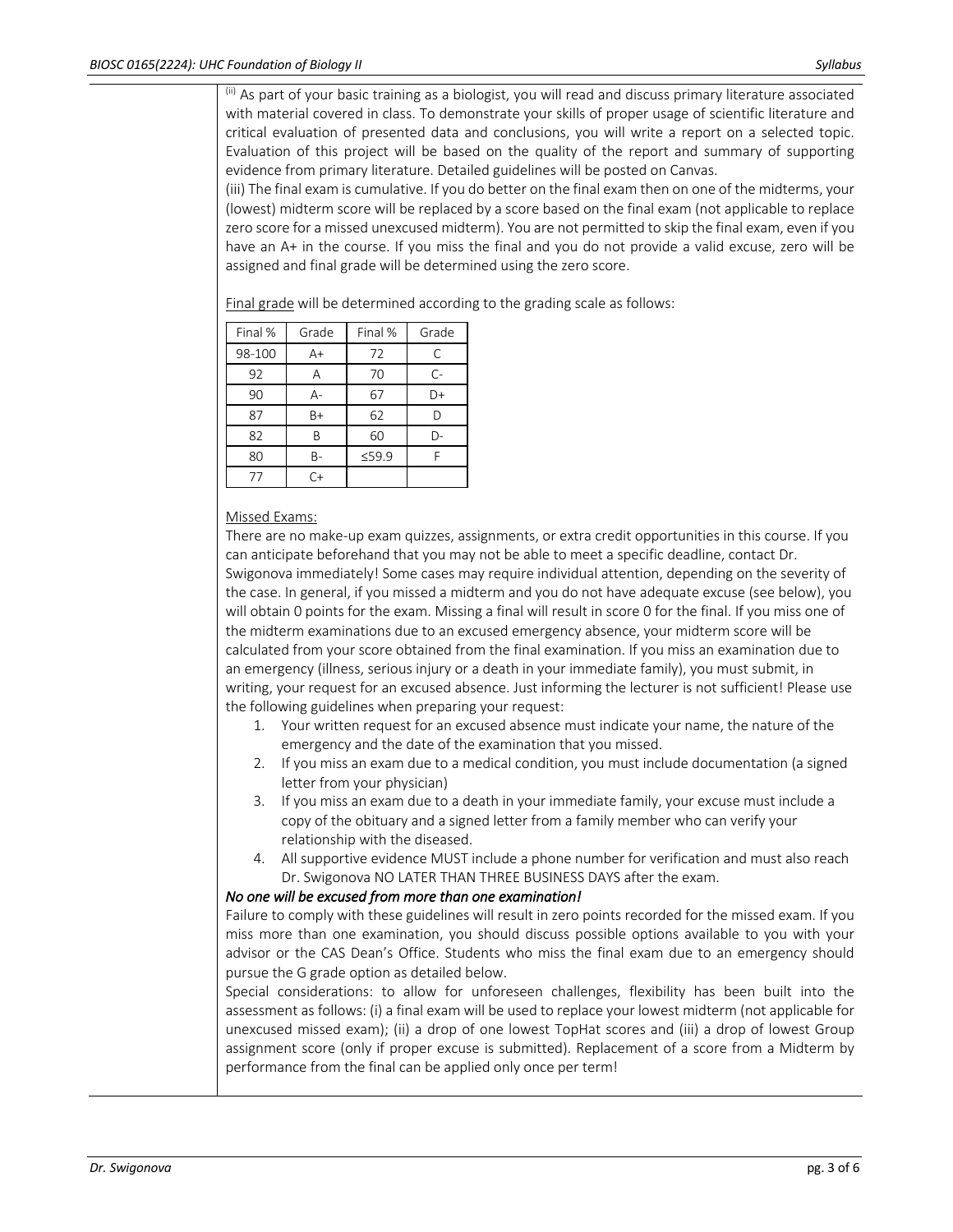┑

| Regrade Request                        | You may request a regrade of any portion of an exam by submitting your request in writing and<br>explaining why you think the grading was in error. This request must be submitted to the instructor<br>within one week of the posted results. Please consult your textbook prior to submitting your request.                                                                                                                                                                                                                                                                                                                                                                                                                                                                                                                                                                                                                                                                                                                                                                                                                                                                                                                                                                        |
|----------------------------------------|--------------------------------------------------------------------------------------------------------------------------------------------------------------------------------------------------------------------------------------------------------------------------------------------------------------------------------------------------------------------------------------------------------------------------------------------------------------------------------------------------------------------------------------------------------------------------------------------------------------------------------------------------------------------------------------------------------------------------------------------------------------------------------------------------------------------------------------------------------------------------------------------------------------------------------------------------------------------------------------------------------------------------------------------------------------------------------------------------------------------------------------------------------------------------------------------------------------------------------------------------------------------------------------|
| G grade                                | If you wish to petition for a G grade, you must submit a request for this change in writing and you<br>must document your reason(s). You will be required to make arrangements for the specific tasks you<br>must complete in order to remove the G grade. You will be expected to sign documentation<br>describing the work that has to be completed and the due date. All required work must be<br>completed by the specified date otherwise a zero will be assigned for the work and final grade will<br>be determined using this score. Remember that G grades, according to CAS guidelines, are to be<br>given only when students who have been attending a course and have been making regular progress<br>are prevented by circumstances beyond their control from completing the course after it is too late<br>to withdraw. If you miss the final exam, you may receive a G grade if the above conditions are met.                                                                                                                                                                                                                                                                                                                                                          |
| Academic<br>Integrity                  | Cheating/plagiarism will not be tolerated. Students suspected of violating the University of<br>Pittsburgh Policy on Academic Integrity, from the February 1974 Senate Committee on Tenure and<br>Academic Freedom reported to the Senate Council, will be required to participate in the outlined<br>procedural process as initiated by the instructor. A minimum sanction of a zero score for the quiz or<br>exam will be imposed.<br>View the complete policy at www.cfo.pitt.edu/policies/policy/02/02-03-02.html.                                                                                                                                                                                                                                                                                                                                                                                                                                                                                                                                                                                                                                                                                                                                                               |
| Copyright notice                       | Many of the course materials I provide is my intellectual property and others are protected by<br>copyright. You are welcome to use all the given class material for your private use. Posting my lectures,<br>notes, exams, review packets, answers, keys, etc. or other course material on ANY website without<br>my express written permission is a violation of the academic integrity code. Any student violating the<br>copyright and intellectual property will be charged with a breach of academic integrity. United States<br>copyright law, 17 USC section 101, et seq., in addition to University policy and procedures, prohibit<br>unauthorized duplication or retransmission of course materials. See Library of Congress Copyright<br>Office and the University Copyright Policy.                                                                                                                                                                                                                                                                                                                                                                                                                                                                                    |
| Statement on<br>classroom<br>recording | To ensure free and open discussion of ideas, students may not record classroom lectures,<br>discussions and/or activities without the advance written permission of the instructor, and any such<br>recording properly approved in advance can be used solely for the student's own private use.                                                                                                                                                                                                                                                                                                                                                                                                                                                                                                                                                                                                                                                                                                                                                                                                                                                                                                                                                                                     |
| E-mail<br>Communication<br>Policy:     | Each student is issued a University e-mail address (username@pitt.edu) upon admittance. This e-<br>mail address may be used by the University for official communication with students. Students are<br>expected to read e-mail sent to this account on a regular basis. Failure to read and react to<br>University communications in a timely manner does not absolve the student from knowing and<br>complying with the content of the communications. The University provides an e-mail forwarding<br>service that allows students to read their e-mail via other service providers (e.g., Hotmail, AOL,<br>Yahoo). Students that choose to forward their e-mail from their pitt.edu address to another address<br>do so at their own risk. If e-mail is lost as a result of forwarding, it does not absolve the student from<br>responding to official communications sent to their University e-mail address. To forward e-mail<br>sent to your University account, go to http://accounts.pitt.edu, log into your account, click on Edit<br>Forwarding Addresses, and follow the instructions on the page.<br>Be sure to log out of your account when you have finished. (For the full E-mail Communication Policy,<br>go to www.bc.pitt.edu/policies/policy/09/09-10-01.html.) |
| Take Care of<br>Yourself:              | Do your best to maintain a healthy lifestyle this semester by eating well, exercising, avoiding drugs<br>and alcohol, getting enough sleep, and taking time to relax. Despite what you might hear, using your<br>time to take care of yourself will actually help you achieve your academic goals more than spending<br>too much time studying. All of us benefit from support and guidance during times of struggle. There<br>are many helpful resources available at Pitt. An important part of the college experience is learning<br>how to ask for help. Take the time to learn about all that's available and take advantage of it. Ask for                                                                                                                                                                                                                                                                                                                                                                                                                                                                                                                                                                                                                                     |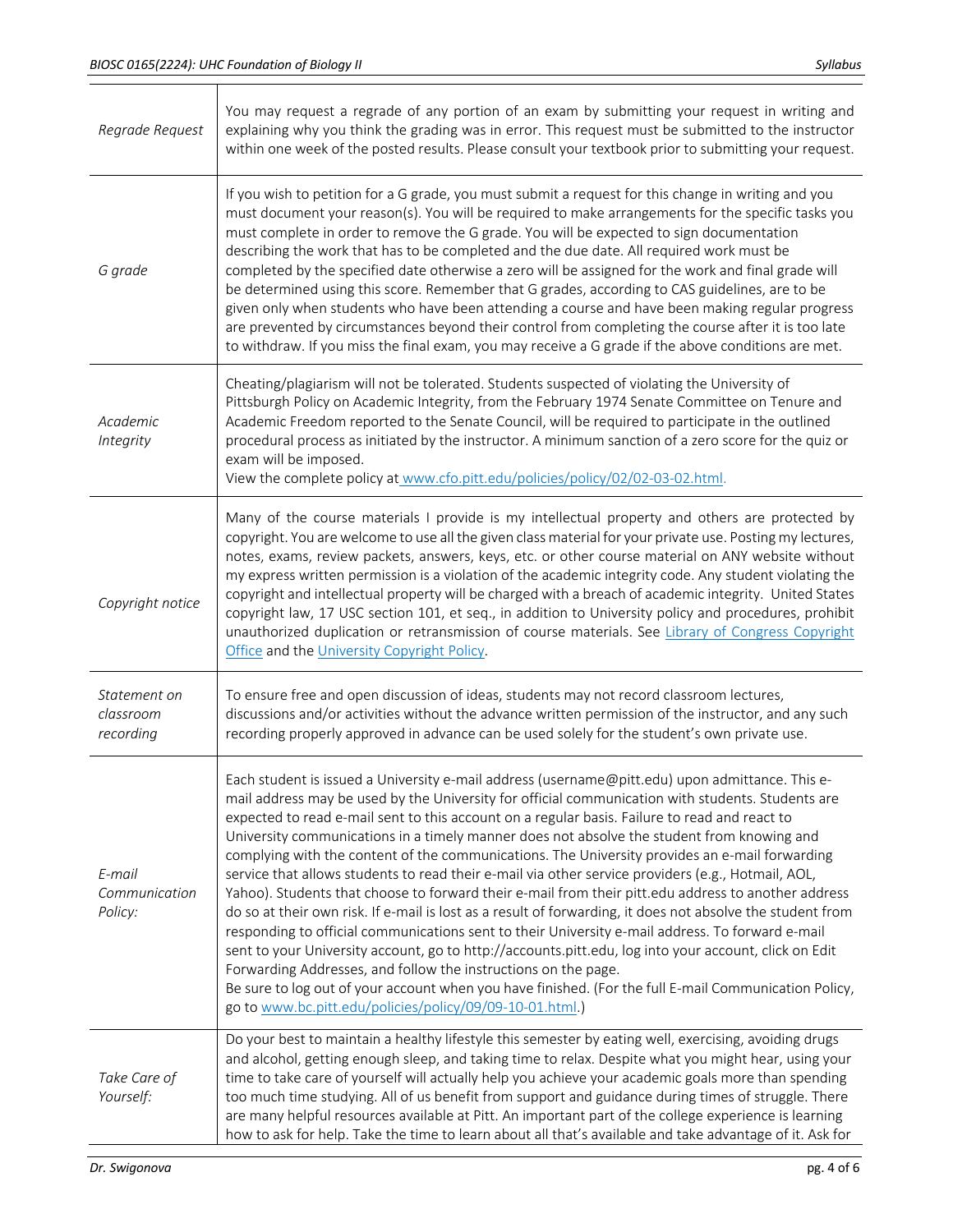support sooner rather than later -this always helps. If you or anyone you know experiences any academic stress, difficult life events, or difficult feelings like anxiety or depression, we strongly encourage you to seek support. Consider reaching out to a friend, faculty or family member you trust for assistance connecting to the support that can help. The University Counseling Center is here for you: call 412-648-7930 and visit their website. If you or someone you know is feeling suicidal, call someone immediately, day or night: University Counseling Center (UCC): 412 648-7930, University Counseling Center Mental Health Crisis Response: 412-648- 7930 x1, Resolve Crisis Network: 888-796-8226 (888-7-YOU-CAN). If the situation is life threatening, call the Police: On-campus: Pitt Police: 412-268-2121Off-campus: 911.

*Clear communication is essential for a success. Do not hesitate to contact me any time by email to request a zoom meeting. I am here to assist you to be successful, but it is your responsibility to communicate clearly if you need help.*

*I am looking forward to a successful and productive term,*

*Dr. Swigonova*